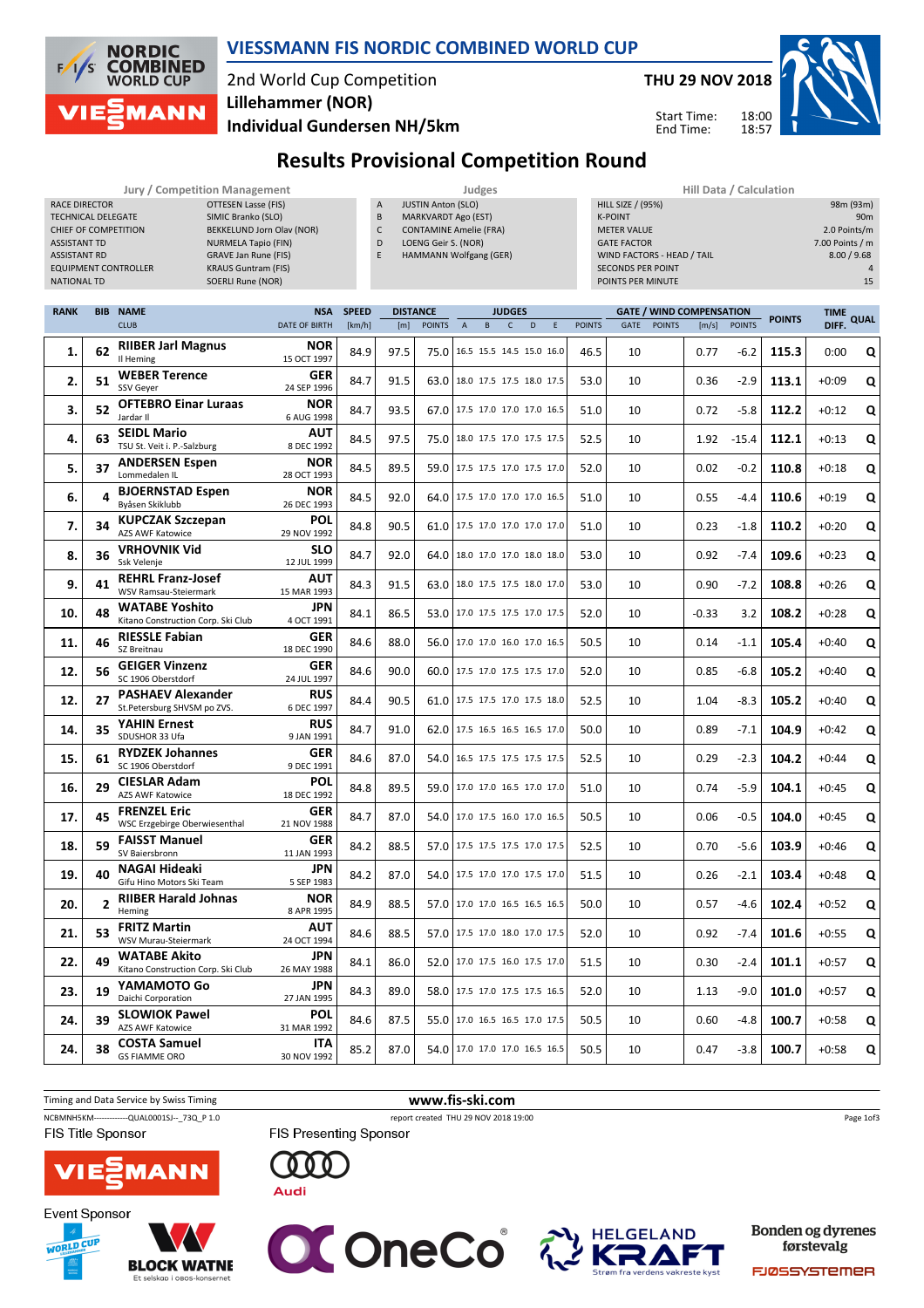

## VIESSMANN FIS NORDIC COMBINED WORLD CUP

## 2nd World Cup Competition Individual Gundersen NH/5km Lillehammer (NOR)

THU 29 NOV 2018

Start Time: End Time:

18:00 18:57



# Results Provisional Competition Round

| <b>RANK</b> | <b>BIB</b>     | <b>NAME</b>                                                               | <b>SPEED</b><br><b>DISTANCE</b><br><b>JUDGES</b><br><b>NSA</b><br><b>GATE / WIND COMPENSATION</b> |        | <b>POINTS</b> | <b>TIME</b>   | QUAL                            |   |              |   |   |               |             |               |         |               |       |         |   |
|-------------|----------------|---------------------------------------------------------------------------|---------------------------------------------------------------------------------------------------|--------|---------------|---------------|---------------------------------|---|--------------|---|---|---------------|-------------|---------------|---------|---------------|-------|---------|---|
|             |                | <b>CLUB</b>                                                               | <b>DATE OF BIRTH</b>                                                                              | [km/h] | [m]           | <b>POINTS</b> | $\boldsymbol{\mathsf{A}}$       | B | $\mathsf{C}$ | D | Ε | <b>POINTS</b> | <b>GATE</b> | <b>POINTS</b> | [m/s]   | <b>POINTS</b> |       | DIFF.   |   |
| 26.         | 60             | <b>PORTYK Tomas</b><br>LSK Lomnice nad Popelkou                           | <b>CZE</b><br>6 APR 1996                                                                          | 84.5   | 85.5          | 51.0          | 16.5 17.0 17.0 16.0 16.0        |   |              |   |   | 49.5          | 10          |               | 0.01    | $-0.1$        | 100.4 | $+1:00$ | Q |
| 27.         | 47             | <b>GRAABAK Joergen</b><br>Bvåsen IL                                       | <b>NOR</b><br>26 APR 1991                                                                         | 84.7   | 85.5          |               | 51.0   17.0 17.0 16.5 16.5 16.5 |   |              |   |   | 50.0          | 10          |               | 0.17    | $-1.4$        | 99.6  | $+1:03$ | Q |
| 28.         | 1              | <b>NAESVOLD Leif Torbjoern</b><br>Roeyken Hopp                            | <b>NOR</b><br>5 MAR 1998                                                                          | 84.5   | 83.5          | 47.0          | 16.5 16.0 16.5 16.0 16.5        |   |              |   |   | 49.0          | 10          |               | $-0.35$ | 3.4           | 99.4  | $+1:04$ | Q |
| 29.         | 30             | <b>SONEHARA Go</b><br>Tokyo Biso Kogyo Corp.Ski Club                      | JPN<br>1 OCT 1993                                                                                 | 84.4   | 86.0          | 52.0          | 16.5 17.5 17.5 17.0 17.0        |   |              |   |   | 51.5          | 10          |               | 0.56    | $-4.5$        | 99.0  | $+1:05$ | Q |
| 30.         | 22             | <b>PITTIN Alessandro</b><br><b>GS FIAMMEGIALLE</b>                        | <b>ITA</b><br>11 FEB 1990                                                                         | 84.5   | 83.5          | 47.0          | 17.0 17.5 16.5 17.0 17.5        |   |              |   |   | 51.5          | 10          |               | 0.06    | $-0.5$        | 98.0  | $+1:09$ | Q |
| 31.         | 18             | <b>PASICHNYK Viktor</b><br>Kremenets Ski School                           | <b>UKR</b><br>2 DEC 1992                                                                          | 84.4   | 87.5          | 55.0          | 17.0 17.0 17.0 17.0 17.5        |   |              |   |   | 51.0          | 10          |               | 1.04    | $-8.3$        | 97.7  | $+1:10$ | Q |
| 32.         | 55             | <b>SCHMID Jan</b><br>Sjetne IL                                            | <b>NOR</b><br>24 NOV 1983                                                                         | 84.3   | 87.0          | 54.0          | 17.0 16.0 16.5 16.0 16.5        |   |              |   |   | 49.0          | 10          |               | 0.85    | $-6.8$        | 96.2  | $+1:16$ | Q |
| 33.         | 20             | <b>KROG Magnus</b><br>Høydalsmo IL                                        | <b>NOR</b><br>19 MAR 1987                                                                         | 84.8   | 83.0          | 46.0          | 16.5 16.5 17.0 17.0 17.0        |   |              |   |   | 50.5          | 10          |               | 0.20    | $-1.6$        | 94.9  | $+1:22$ | Q |
| 34.         | 58             | <b>DENIFL Wilhelm</b><br>SV Innsbruck-Bergisel-Tirol                      | <b>AUT</b><br>10 NOV 1980                                                                         | 84.8   | 85.0          | 50.0          | 16.5 16.5 16.5 16.5 17.5        |   |              |   |   | 49.5          | 10          |               | 0.77    | $-6.2$        | 93.3  | $+1:28$ | Q |
| 35.         | 17             | <b>FLETCHER Taylor</b><br>Steamboat Springs Winter Sports Clu             | <b>USA</b><br>11 MAY 1990                                                                         | 84.3   | 83.5          |               | 47.0 17.0 16.5 16.5 17.0 16.5   |   |              |   |   | 50.0          | 10          |               | 0.79    | -6.3          | 90.7  | $+1:38$ | Q |
| 36.         | 3              | <b>OFTEBRO Jens Luraas</b><br>Jardar II                                   | <b>NOR</b><br>21 JUL 2000                                                                         | 84.1   | 75.5          | 31.0          | 16.0 16.0 16.0 16.0 16.0        |   |              |   |   | 48.0          | 10          |               | $-1.19$ | 11.5          | 90.5  | $+1:39$ | Q |
| 37.         | 42             | <b>HUG Tim</b><br>SC Gerlafingen                                          | SUI<br>11 AUG 1987                                                                                | 85.0   | 83.5          | 47.0          | 16.5 17.0 17.0 16.0 16.5        |   |              |   |   | 50.0          | 10          |               | 0.92    | $-7.4$        | 89.6  | $+1:43$ | Q |
| 38.         | 32             | <b>SHIMIZU Aguri</b><br>Euglena Ski Club                                  | JPN<br>9 MAR 1992                                                                                 | 84.1   | 81.5          | 43.0          | 16.5 16.5 17.0 16.5 16.5        |   |              |   |   | 49.5          | 10          |               | 0.39    | $-3.1$        | 89.4  | $+1:44$ | Q |
| 39.         | 33             | <b>LOOMIS Ben</b><br>Flying Eagles ski club                               | <b>USA</b><br>9 JUN 1998                                                                          | 84.7   | 78.0          | 36.0          | 16.5 16.5 16.5 16.5 17.5        |   |              |   |   | 49.5          | 10          |               | $-0.24$ | 2.3           | 87.8  | $+1:50$ | Q |
| 40.         | 10             | <b>HEROLA Ilkka</b><br>Puijon Hiihtoseura                                 | FIN<br>22 JUN 1995                                                                                | 84.2   | 84.0          | 48.0          | 16.5 16.5 16.5 16.5 17.0        |   |              |   |   | 49.5          | 10          |               | 1.35    | $-10.8$       | 86.7  | $+1:54$ | Q |
| 41.         | q              | <b>VYTRVAL Jan</b><br>ASO Dukla Liberec                                   | <b>CZE</b><br>8 MAY 1998                                                                          | 84.1   | 80.0          | 40.0          | 16.5 15.5 15.5 16.0 15.0        |   |              |   |   | 47.0          | 10          |               | 0.12    | $-1.0$        | 86.0  | $+1:57$ | Q |
| 42.         | 43             | <b>BRAUD Francois</b><br>ARMEES-EMHM - Chamonix                           | FRA<br>27 JUL 1986                                                                                | 84.4   | 79.5          | 39.0          | 16.0 16.5 16.0 15.0 15.0        |   |              |   |   | 47.0          | 10          |               | 0.06    | $-0.5$        | 85.5  | $+1:59$ | Q |
| 43.         | 31             | <b>TERZER Dominik</b><br>Nordic Team Absam-Tirol                          | AUT<br>19 SEP 1999                                                                                | 84.8   | 77.5          | 35.0          | 16.0 16.0 16.0 15.5 16.5        |   |              |   |   | 48.0          | 10          |               | $-0.24$ | 2.3           | 85.3  | $+2:00$ | Q |
| 44.         | 54             | <b>GREIDERER Lukas</b><br>HSV Absam Bergisel-Tirol                        | AUT<br>8 JUL 1993                                                                                 | 84.5   | 81.5          | 43.0          | 16.0 16.5 16.5 15.0 16.5        |   |              |   |   | 49.0          | 10          |               | 0.87    | $-7.0$        | 85.0  | $+2:01$ | Q |
| 45.         | 28             | <b>ILVES Kristjan</b><br>Elva Skiclub                                     | EST<br>10 JUN 1996                                                                                | 84.7   | 80.5          | 41.0          | 16.0 16.0 17.0 15.5 16.5        |   |              |   |   | 48.5          | 10          |               | 0.61    | -4.9          | 84.6  | $+2:03$ | Q |
| 46.         | 11             | <b>KLAPFER Lukas</b><br>SC Erzbergland-Steiermark                         | AUT<br>25 DEC 1985                                                                                | 84.5   | 81.5          | 43.0          | 15.5 16.0 15.0 15.0 16.0        |   |              |   |   | 46.5          | 10          |               | 0.62    | $-5.0$        | 84.5  | $+2:03$ | Q |
| 47.         | 5              | <b>MAEKIAHO Arttu</b><br>Kainuun Hiihtoseura                              | FIN<br>16 SEP 1997                                                                                | 84.5   | 77.0          |               | 34.0   16.0 16.0 16.0 15.5 16.0 |   |              |   |   | 48.0          | 10          |               | $-0.20$ | 1.9           | 83.9  | $+2:06$ | Q |
| 48.         |                | <b>BUZZI Raffaele</b><br><b>CS CARABINIERI</b>                            | ITA<br>17 JUL 1995                                                                                | 84.8   | 80.5          |               | 41.0   16.0 16.0 15.5 16.0 16.0 |   |              |   |   | 48.0          | 10          |               | 0.81    | $-6.5$        | 82.5  | $+2:11$ | Q |
| 49.         | 24             | <b>VALLET Edgar</b><br><b>CSR Pontarlier</b>                              | <b>FRA</b><br>26 JUN 2000                                                                         | 84.2   | 79.5          |               | 39.0   16.5 16.5 16.5 16.0 17.0 |   |              |   |   | 49.5          | 10          |               | 0.80    | $-6.4$        | 82.1  | $+2:13$ | Q |
| 50.         | $\overline{7}$ | <b>MUHLETHALER Laurent</b><br>Premanon                                    | <b>FRA</b><br>27 SEP 1997                                                                         | 84.6   | 81.0          |               | 42.0   16.5 16.5 16.5 16.0 16.0 |   |              |   |   | 49.0          | 10          |               | 1.16    | $-9.3$        | 81.7  | $+2:14$ | Q |
| 51.         | 44             | <b>GERARD Antoine</b><br><b>US Ventron</b>                                | <b>FRA</b><br>15 JUN 1995                                                                         | 84.2   | 77.0          |               | 34.0   16.0 16.5 15.5 15.5 15.0 |   |              |   |   | 47.0          | 10          |               | 0.23    | $-1.8$        | 79.2  | $+2:24$ | Q |
| 52.         | 15             | <b>KARHUMAA Wille</b><br>Ounasvaaran Hiihtoseura                          | FIN<br>7 JUN 2000                                                                                 | 84.1   | 76.0          |               | 32.0   15.5 16.0 16.0 15.5 16.5 |   |              |   |   | 47.5          | 10          |               | 0.37    | $-3.0$        | 76.5  | $+2:35$ | Q |
| 53.         | 6              | <b>BARKOV Viacheslav</b><br>SDUSHOR UOR 2 MOSCOW                          | <b>RUS</b><br>28 FEB 1992                                                                         | 84.0   | 74.5          | 29.0          | 16.0 15.5 14.5 15.0 14.5        |   |              |   |   | 45.0          | 10          |               | 0.01    | $-0.1$        | 73.9  | $+2:46$ | Q |
| 54.         | 14             | <b>LAHEURTE Maxime</b><br>Douanes - AS Gerardmer Ski Nordique 20 MAY 1985 | <b>FRA</b>                                                                                        | 83.7   | 74.5          |               | 29.0   15.5 14.0 15.0 14.0 14.5 |   |              |   |   | 43.5          | 10          |               | 0.00    | 0.0           | 72.5  | $+2:51$ | Q |









Bonden og dyrenes førstevalg

**FJØSSYSTEMER**